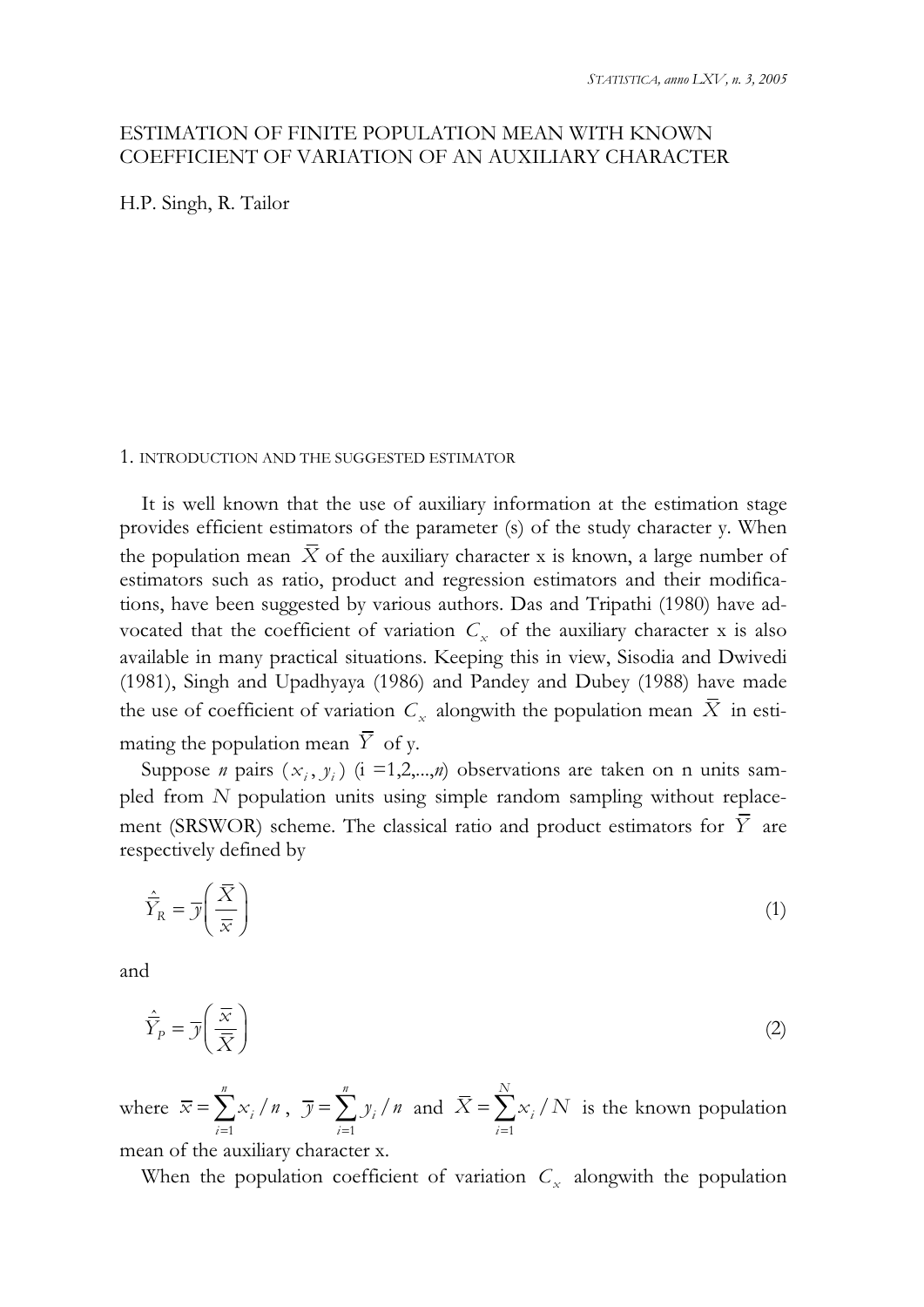mean  $\bar{X}$  of x is also known, Sisodia and Dwivedi (1981) suggested a ratio-type estimator for  $\overline{Y}$  as

$$
\hat{\overline{Y}}_{MR} = \overline{\mathcal{Y}} \frac{(\overline{X} + \overline{C}_x)}{(\overline{x} + \overline{C}_x)}
$$
\n(3)

and Pandey and Dubey (1988) proposed a product – type estimator for  $\overline{Y}$  as

$$
\hat{\overline{Y}}_{MP} = \overline{\mathcal{Y}} \frac{(\overline{x} + C_{x})}{(\overline{X} + C_{x})}
$$
\n(4)

Motivated by Rao and Mudholkar (1967) and Singh and Ruiz Espejo (2003), we suggest a ratio - product estimator for *Y* as

$$
\hat{\overline{Y}}_{MRP} = \overline{y} \left[ \alpha \left( \frac{\overline{X} + C_{\overline{x}}}{\overline{x} + C_{\overline{x}}} \right) + (1 - \alpha) \left( \frac{\overline{x} + C_{\overline{x}}}{\overline{X} + C_{\overline{x}}} \right) \right],
$$
\n(5)

where  $\alpha$  is a suitably chosen scalar. We note that for  $\alpha =1$ ,  $\hat{Y}_{MRP}$  reduces to the estimator  $\hat{\overline{Y}}_{MR}$  suggested by Sisodia and Dwivedi (1981) while for  $\alpha = 0$  it reduces to the estimator  $\hat{\bar{Y}}_{MP}$  reported by Pandey and Dubey (1988).

2. BIAS OF  $\hat{\bar{Y}}_{MRF}$ 

To obtain the bias of  $\hat{\overline{Y}}_{MRP}$ , we write

$$
\overline{y} = \overline{Y}(1 + e_0)
$$

$$
\overline{x} = \overline{X}(1 + e_1)
$$

such that

$$
E(e_0) = E(e_1) = 0
$$
  
\n
$$
E(e_0^2) = \frac{(1-f)}{n}C_y^2
$$
  
\n
$$
E(e_1^2) = \frac{(1-f)}{n}C_x^2
$$
  
\n
$$
E(e_0e_1) = \frac{(1-f)}{n}\rho CC_x^2
$$
 (6)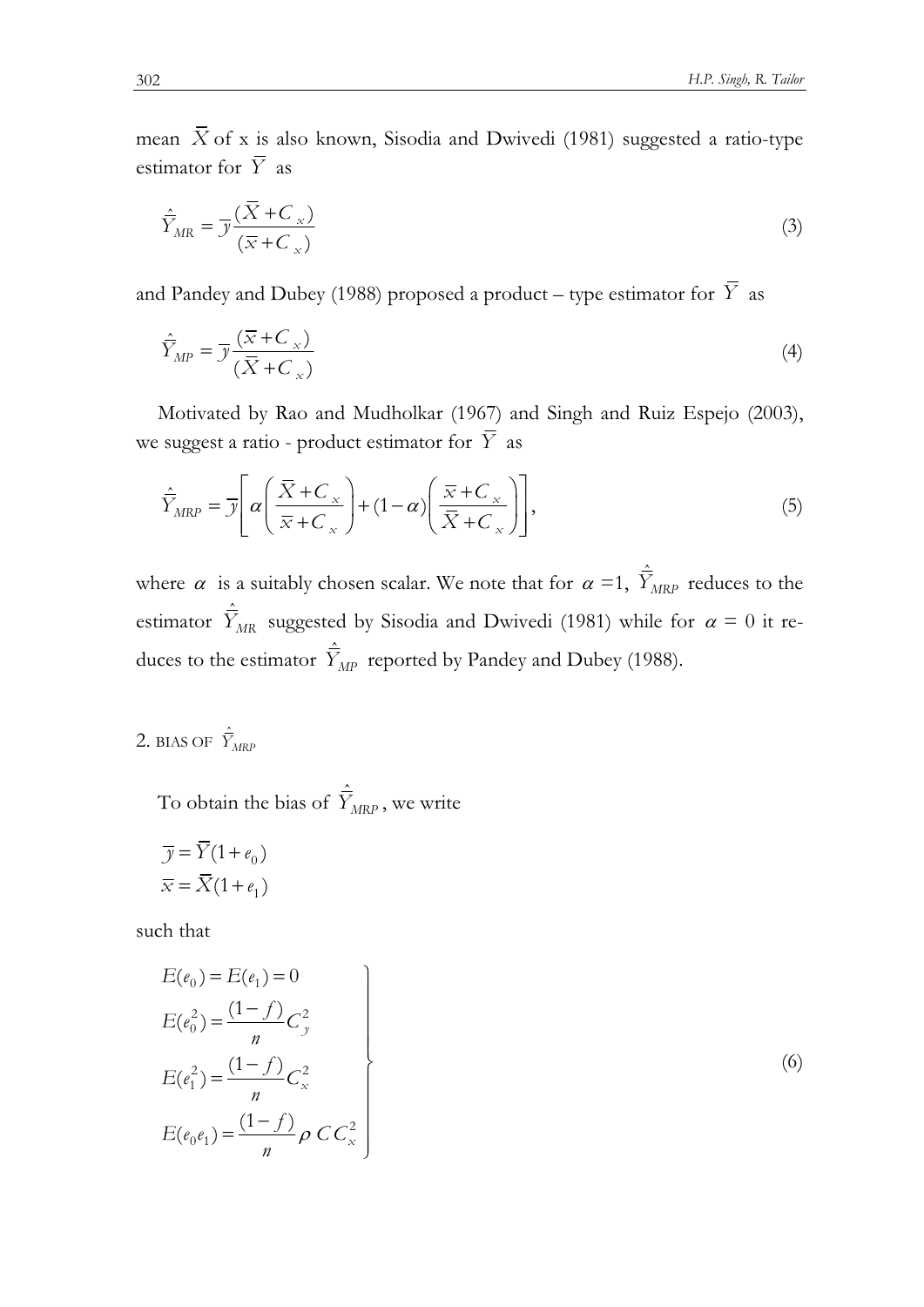where  $C_y = S_y / \overline{Y}$ ,  $C_x = S_x / \overline{X}$ ,  $\rho = S_{yx} / S_x S_y$ ,  $C = \rho C_y / C_x$ ,

$$
S_x^2 = \sum_{i=1}^N (x_i - \overline{X})^2 / (N - 1), \quad S_y^2 = \sum_{i=1}^N (y_i - \overline{Y})^2 / (N - 1),
$$
  

$$
S_{xy} = \sum_{i=1}^N (x_i - \overline{X})(y_i - \overline{Y}) / (N - 1).
$$

Expressing (5) in terms of e's we have

$$
\hat{\overline{Y}}_{MRP} = \overline{Y}(1 + e_0) [\alpha (1 + \theta e_1)^{-1} + (1 - \alpha)(1 + \theta e_1)],
$$
\n(7)

where  $\theta = \overline{X}/(\overline{X} + C_x)$ 

We now assume that  $|\theta e_1| < 1$  so that we may expand  $(1 + \theta e_1)^{-1}$  as a series in powers of  $\theta_{\ell_1}$ . Expanding, multiplying out and retaining terms of e's to the second degree, we obtain

$$
\hat{\overline{Y}}_{MRP} \cong \overline{Y} [\alpha (1 + e_0 - \theta e_1 + \theta^2 e_1^2 - \theta e_0 e_1) + (1 - \alpha)(1 + e_0 + \theta e_1 + \theta e_0 e_1)]
$$

or

$$
(\hat{\overline{Y}}_{MRP} - \overline{Y}) \cong \overline{Y} \Big[ e_0 + \theta e_1 + \theta e_0 e_1 + \alpha (\theta^2 e_1^2 - 2\theta e_0 e_1 - 2\theta e_1) \Big] \tag{8}
$$

Taking expectations of both sides of (8), we obtain the bias of  $\hat{Y}_{MRP}$  to order  $0(n^{-1})$  as

$$
B(\hat{\overline{Y}}_{MRP}) = \frac{(1-f)}{n} \overline{Y} \theta C_x^2 [C + \alpha(\theta - 2C)] \tag{9}
$$

which vanishes if

$$
\alpha = C/(2C - \theta) \tag{10}
$$

Thus the estimator  $\hat{Y}_{MRP}$  with  $\alpha = C/(2C - \theta)$  is almost unbiased. We also note from (9) that the bias of  $\hat{\overline{Y}}_{MRP}$  is negligible if the sample size n is sufficiently large.

To the first degree of approximation, the biases of  $\hat{\overline{Y}}_R$ ,  $\hat{\overline{Y}}_P$ ,  $\hat{\overline{Y}}_{MR}$  and  $\hat{\overline{Y}}_{MP}$  are respectively given by

$$
B(\hat{\overline{Y}}_R) = \frac{(1-f)}{n} \overline{Y} C_x^2 (1-C)
$$
\n(11)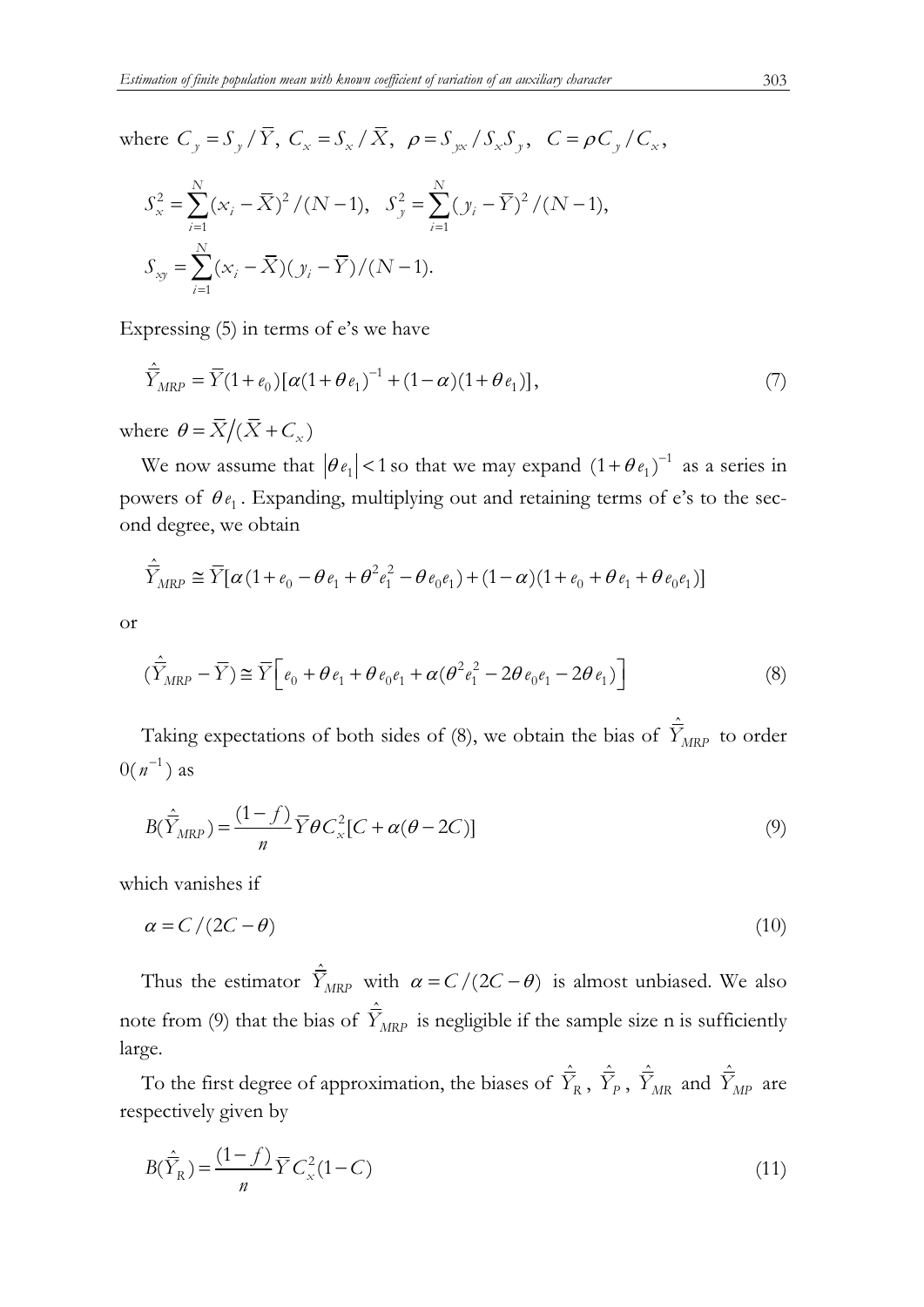$$
B(\hat{\overline{Y}}_P) = \frac{(1-f)}{n} \overline{Y} C C_x^2
$$
\n(12)

$$
B(\hat{\overline{Y}}_{MR}) = \frac{(1-f)}{n} \overline{Y} \theta C_x^2 (\theta - C)
$$
\n(13)

$$
B(\hat{\overline{Y}}_{MP}) = \frac{(1-f)}{n} \overline{Y} \theta \ C C_x^2 \tag{14}
$$

From (9) and (11) we note that

$$
\left| B(\hat{\overline{Y}}_{MRP}) \right| < \left| B(\hat{\overline{Y}}_{R}) \right| \quad \text{if}
$$
\n
$$
\left| \theta \left\{ C + \alpha (\theta - 2C) \right\} \right| < \left| (1 - C) \right|
$$

i.e. if

$$
either \frac{-\{1 - C(1 - \theta)\}}{\theta(\theta - 2C)} < \alpha < \frac{\{1 - C(1 + \theta)\}}{\theta(\theta - 2C)}
$$
\n
$$
or \frac{\{1 - C(1 + \theta)\}}{\theta(\theta - 2C)} < \alpha < \frac{-\{1 - C(1 - \theta)\}}{\theta(\theta - 2C)}
$$
\n
$$
\tag{15}
$$

From (9) and (12) we note that

$$
\left| B(\hat{\overline{Y}}_{MRP}) \right| < \left| B(\hat{\overline{Y}}_{P}) \right| \quad \text{if} \quad \left| \theta \{ C + \alpha(\theta - 2C) \} \right| < \left| C \right|
$$

i.e. if

$$
either \quad -\frac{C(1+\theta)}{\theta(\theta-2C)} < \alpha < \frac{C(1-\theta)}{\theta(\theta-2C)} \quad \theta
$$
\n
$$
or \quad \frac{C(1-\theta)}{\theta(\theta-2C)} < \alpha < -\frac{C(1+\theta)}{\theta(\theta-2C)} \quad \theta
$$
\n
$$
\tag{16}
$$

From (9) and (13) it follows that

$$
\left| B(\hat{\overline{Y}}_{MRP}) \right| < \left| B(\hat{\overline{Y}}_{MR}) \right| \quad \text{if}
$$
\n
$$
\left| \{ C + \alpha(\theta - 2C) \} \right| < \left| (\theta - C) \right|
$$
\ni.e. if

\n
$$
-1 < \alpha < 1 \tag{17}
$$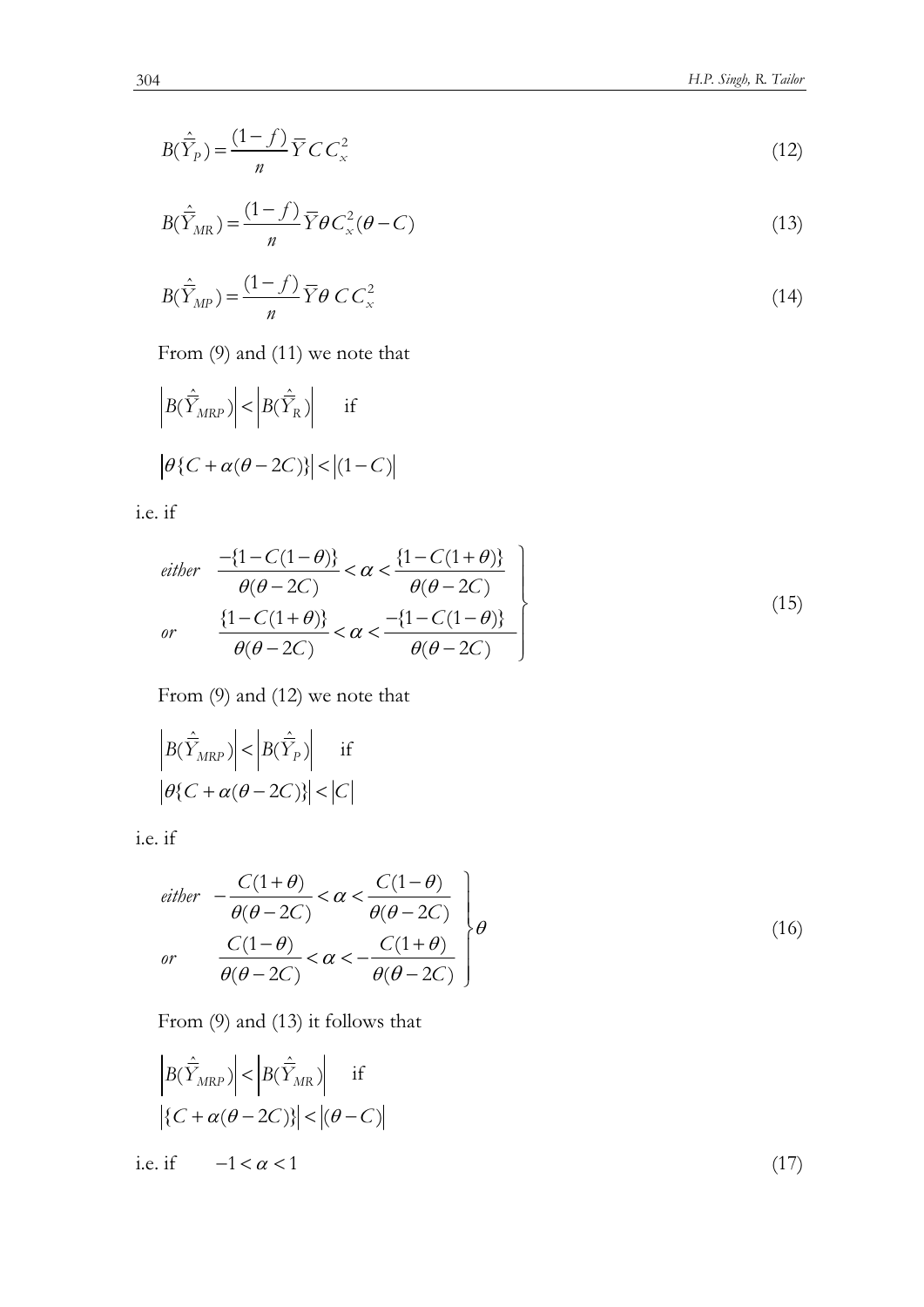Further from (9) and (14) we see that

$$
\left| B(\hat{\overline{Y}}_{MRP}) \right| < \left| B(\hat{\overline{Y}}_{MP}) \right| \quad \text{if} \quad \left| C + \alpha(\theta - 2C) \right| < |C|
$$

i.e. if

$$
\begin{aligned}\n\text{either} \quad & -\frac{2C}{(\theta - 2C)} < \alpha < 0 \\
\text{or} \quad & 0 < \alpha < -\frac{2C}{(\theta - 2C)}\n\end{aligned}\n\tag{18}
$$

3. VARIANCE OF  $\hat{\bar{Y}}_{MRP}$ 

Squaring both sides of (8) and neglecting terms of e's having power greater than two we have

$$
(\hat{\overline{Y}}_{MRP} - \overline{Y})^2 = \overline{Y}^2 [e_0^2 + (1 - 2\alpha)\theta \{(1 - 2\alpha)\theta e_1^2 + 2e_0 e_1\}]
$$
\n(19)

Taking expectations both sides in (19), we get the variance of  $\hat{\bar{Y}}_{MRP}$  to the first degree of approximation as

$$
V(\hat{\overline{Y}}_{MRP}) = \frac{(1-f)}{n} \overline{Y}^2 [C_y^2 + (1-2\alpha)\theta C_x^2 \{(1-2\alpha)\theta + 2C\}]
$$
 (20)

which is minimized for

$$
\alpha = \frac{(\theta + C)}{2\theta} = \alpha_0 \text{ (say)}
$$
\n(21)

Substitution of (21) in (5) yields the asymptotically optimum estimator (AOE) for  $\overline{Y}$  as

$$
\hat{\overline{Y}}_{MRP}^{(0)} = \frac{\overline{y}}{2\theta} \left[ (\theta + C) \left( \frac{\overline{X} + C_x}{\overline{x} + C_x} \right) + (\theta - C) \left( \frac{\overline{x} + C_x}{\overline{X} + C_x} \right) \right]
$$
(22)

Putting (21) in (9) and (20) we get the bias and variance of  $\hat{\overline{Y}}_{MRP}^{(0)}$  respectively as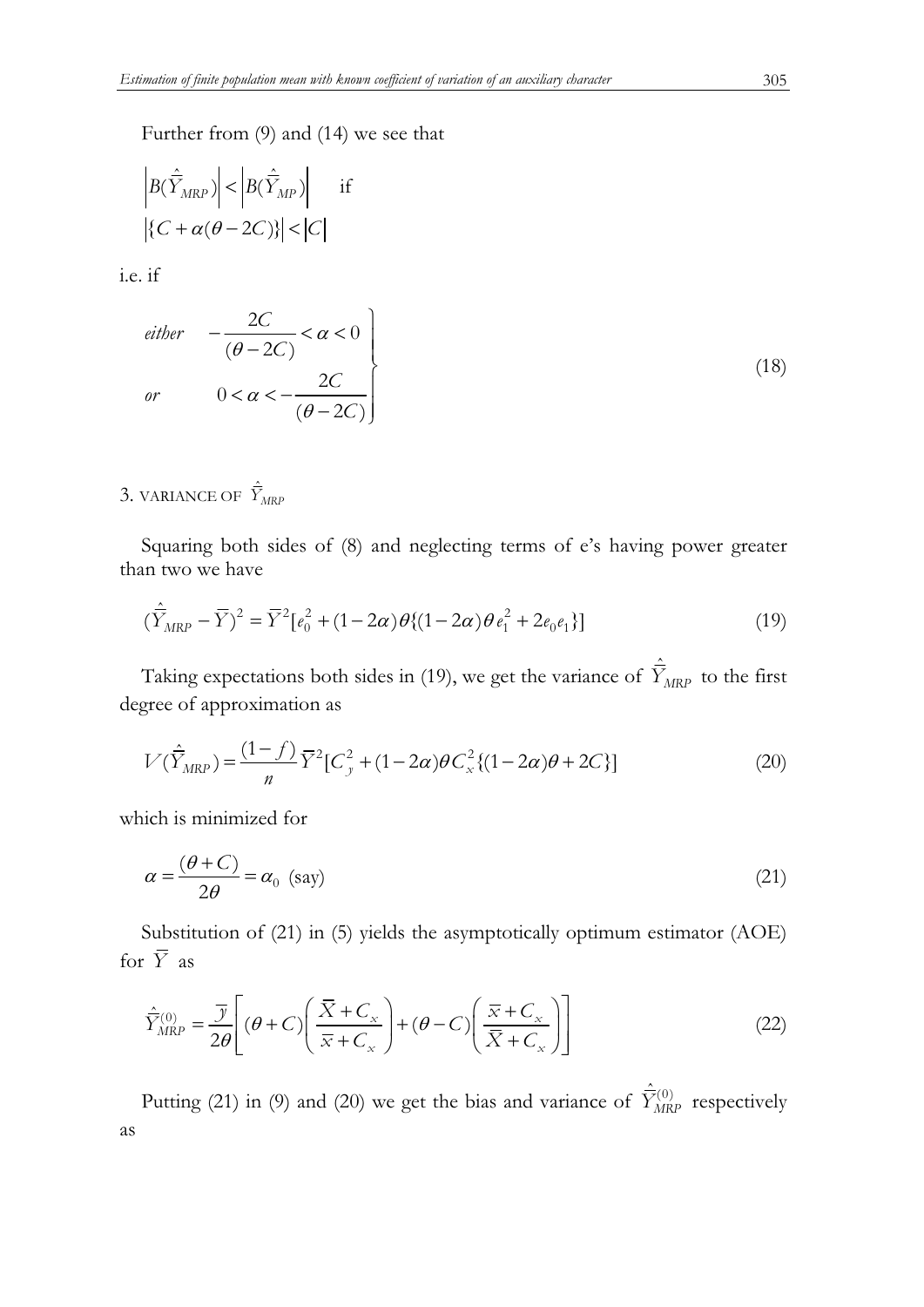$$
B(\hat{\bar{Y}}_{MRP}^{(0)}) = \frac{(1-f)}{2n} \bar{Y} C_x^2 (\theta - C)(\theta + C)
$$
 (23)

and

$$
V(\hat{\bar{Y}}_{MRP}^{(0)}) = \frac{(1-f)}{n} S_y^2 (1-\rho^2)
$$
\n(24)

It is to be mentioned here that the variance of  $\hat{Y}_{MRP}^{(0)}$  at (24) is same as that of the approximate variance of the usual linear regression estimator  $\overline{y}_h = \overline{y} + \hat{\beta}(\overline{X} - \overline{x})$ , where  $\hat{\beta}$  is the sample regression coefficient of y on x.

*Remark 3.1.* In practice, with a good guess of 'C' obtained through pilot surveys, past data or experience gathered in due course of time, an optimum value of  $\alpha$  fairely close to its true value  $\alpha_0$  can be obtained. This problem has been also discussed among others by Murthy (1967, pp. 96-99), Reddy (1978) and Srivenkataramana and Tracy (1980). Further if a good guess of the interval containing 'C' (i.e.  $C_1 \leq C \leq C_2$ ) which is more realistic than a specific guess about C, can be made on theory, accumulated experience and/or a scatter diagram for at least a part of current data then it is also advisable to use the suggested estimator in practice.

# 4. EFFICIENCY COMPARISONS

It is well known under SRSWOR that

$$
V(\overline{y}) = \frac{(1-f)}{n} \overline{Y}^2 C_y^2 \tag{25}
$$

and the variance of  $\hat{\overline{Y}}_R$ ,  $\hat{\overline{Y}}_P$ ,  $\hat{\overline{Y}}_{MR}$  and  $\hat{\overline{Y}}_{MP}$  to the first degree of approximation are respectively given by

$$
V(\hat{\overline{Y}}_R) = \frac{(1-f)}{n} \overline{Y}^2 [C_y^2 + C_x^2 (1 - 2C)]
$$
 (26)

$$
V(\hat{\overline{Y}}_P) = \frac{(1-f)}{n} \overline{Y}^2 [C_y^2 + C_x^2 (1+2C)]
$$
 (27)

$$
V(\hat{\overline{Y}}_{MR}) = \frac{(1-f)}{n} \overline{Y}^2 [C_y^2 + \theta C_x^2 (\theta - 2C)]
$$
 (28)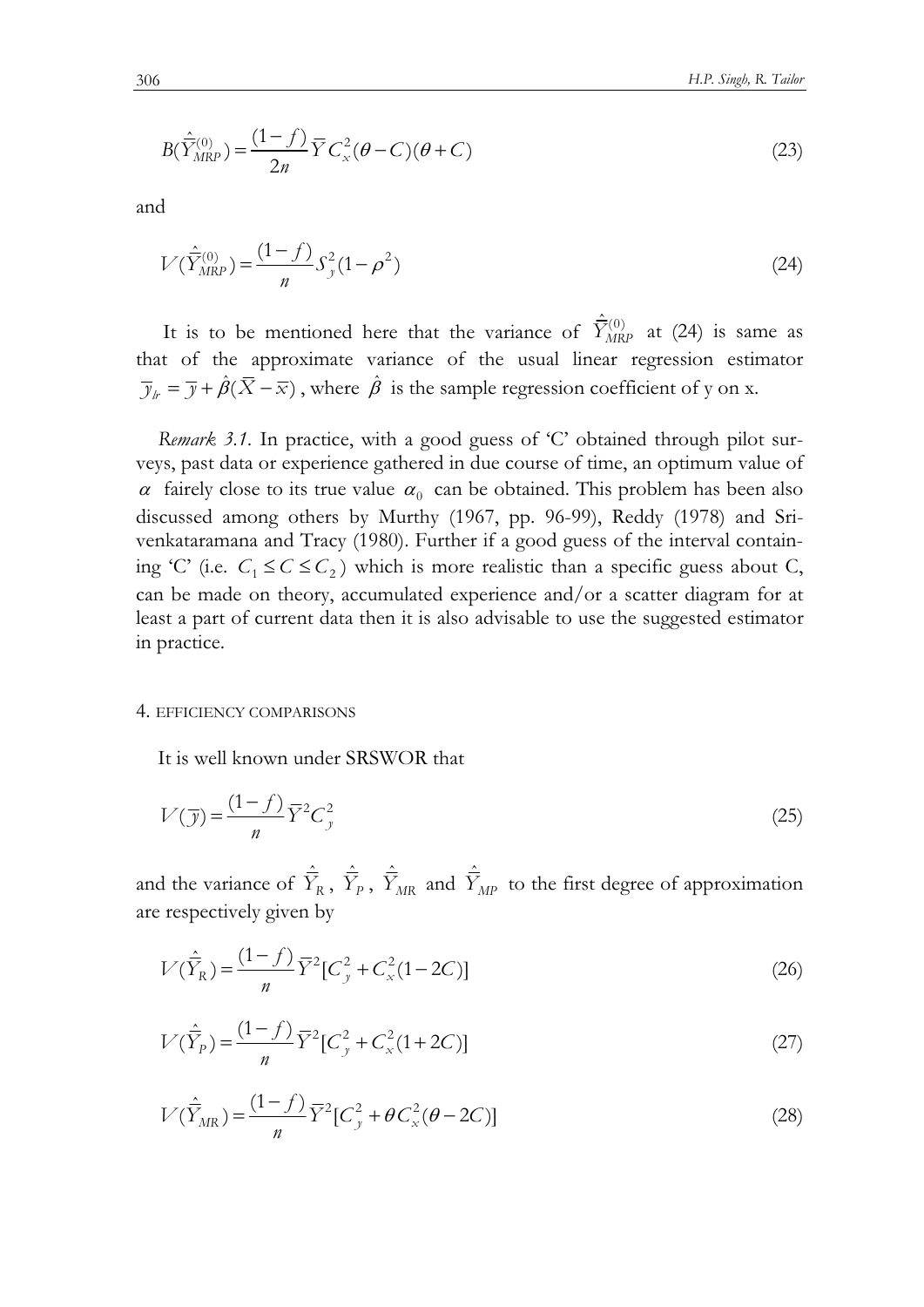$$
V(\hat{\overline{Y}}_{MP}) = \frac{(1-f)}{n} \overline{Y}^2 [C_y^2 + \theta C_x^2 (\theta + 2C)]
$$
 (29)

From (20) and (25) we have

$$
V(\hat{\overline{Y}}_{MRP}) - V(\overline{y}) = \frac{(1-f)}{n} \overline{Y}^2 C_x^2 \theta (1 - 2\alpha) \{ \theta (1 - 2\alpha) + 2C \}
$$

which is negative if

*either* 
$$
\frac{1}{2} < \alpha < \left(\frac{1}{2} + \frac{C}{\theta}\right)
$$
  
\n*or*  $\left(\frac{1}{2} + \frac{C}{\theta}\right) < \alpha < \frac{1}{2}$  (30)

From (20) and (26) we have

$$
V(\hat{\overline{Y}}_{MRP}) - V(\hat{\overline{Y}}_{R}) = \frac{(1-f)}{n} \overline{Y}^{2} C_{x}^{2} \{(1 - 2\alpha)\theta + 1\} \{(1 - 2\alpha)\theta + 2C - 1\}
$$

which is negative if

$$
either \quad \frac{(1+\theta)}{2\theta} < \alpha < \left(\frac{\theta+2C-1}{2\theta}\right) \nor \quad \left(\frac{\theta+2C-1}{2\theta}\right) < \alpha < \frac{(1+\theta)}{2\theta} \tag{31}
$$

From (20) and (27) we have

$$
V(\hat{\overline{Y}}_{MRP}) - V(\hat{\overline{Y}}_{P}) = \frac{(1-f)}{n} \overline{Y}^{2} C_{x}^{2} \{(1 - 2\alpha)\theta - 1\} \{(1 - 2\alpha)\theta + 2C + 1\}
$$

which is negative if

$$
either \quad \left(\frac{\theta + 2C + 1}{2\theta}\right) < \alpha < \frac{(\theta - 1)}{2\theta} \text{ (32)}
$$
\n
$$
or \quad \frac{(\theta - 1)}{2\theta} < \alpha < \frac{(\theta + 2C + 1)}{2\theta} \text{ (32)}
$$

From (20) and (28) we have

$$
V(\hat{\overline{Y}}_{MRP}) - V(\hat{\overline{Y}}_{MR}) = 4 \frac{(1-f)}{n} \overline{Y}^2 C_x^2 \theta(\alpha - 1)(\alpha \theta - C)
$$

which is negative if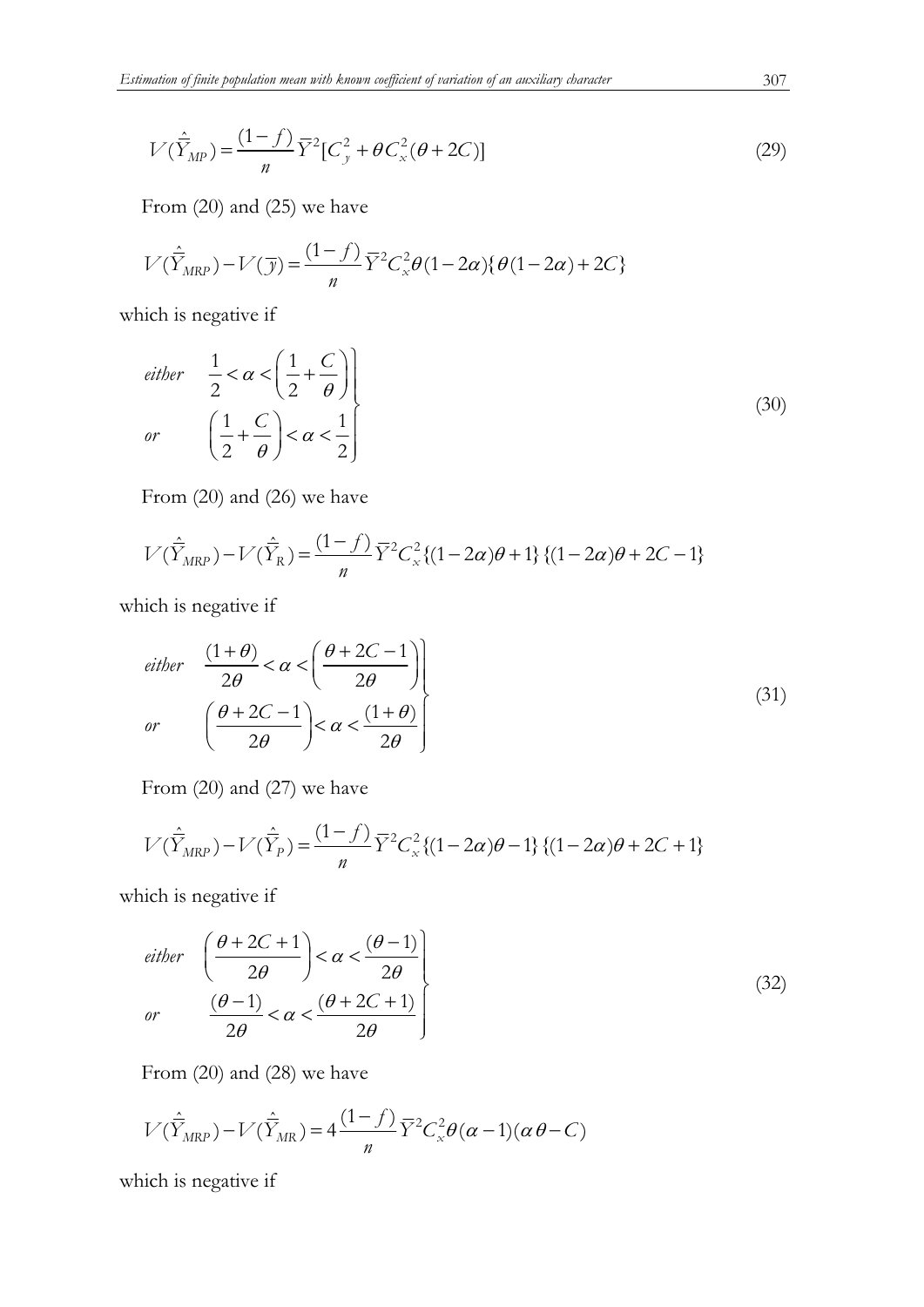$$
either \quad 1 < \alpha < \frac{C}{\theta} \}
$$
\n
$$
or \quad \frac{C}{\theta} < \alpha < 1 \tag{33}
$$

Further from (20) and (29) we have

$$
V(\hat{\overline{Y}}_{MRP}) - V(\hat{\overline{Y}}_{MP}) = 4 \frac{(1-f)}{n} \overline{Y}^2 C_x^2 \alpha \theta \{ \theta(\alpha - 1) - C \}
$$

which is negative if

*either* 
$$
0 < \alpha < \left(1 + \frac{C}{\theta}\right)
$$
  
\n*or*  $\left(1 + \frac{C}{\theta}\right) < \alpha < 0$   $\left(\right)$  (34)

# 5. ESTIMATOR BASED ON ESTIMATED 'OPTIMUM'

If exact or good guess of 'C' is not available, we can replace 'C' by the sample estimate  $\hat{C}$  in (22) and get the estimator (based on estimated optimum) as

$$
\hat{\overline{Y}}_{MRP}^{(0)} = \frac{\overline{y}}{2\theta} \left[ (\theta + \hat{C}) \left( \frac{\overline{X} + C_{x}}{\overline{x} + C_{x}} \right) + (\theta - \hat{C}) \left( \frac{\overline{x} + C_{x}}{\overline{X} + C_{x}} \right) \right]
$$
(35)

where  $\hat{C} = (s_{xy} / \overline{\mathcal{Y}})\{1/\bar{X}C_x^2\}$  where, we recall,  $\overline{X}$  and  $C_x$  are known, and 1  $(x_i - \overline{x})(y_i - \overline{y})/(n-1)$ *n*  $\mathbf{x}$ *y*  $\mathbf{Z} \setminus \mathbf{x}$ <sub>*i*</sub>  $\mathbf{x}$   $\mathbf{y}$ *i*  $s_{xy} = \sum (x_i - \overline{x})(y_i - \overline{y})/(n + \overline{y})$  $=$  $=\sum (x_i-\overline{x})(y_i-\overline{y})/(n-1)$ .

To obtain the variance of  $\hat{\overline{Y}}_{MRP}^{(0)}$  we write

$$
\hat{C} = C(1 + e_2)
$$

with  $E(\hat{C}) = C + o(n^{-1})$ .

Expressing  $\hat{\overline{Y}}_{MRP}^{(0)}$  in terms of  $e's$  we have

$$
\hat{\bar{Y}}^{(0)}_{MRP} = \frac{\overline{Y}}{2\theta} (1 + e_0) \left[ \{ \theta + C(1 + e_2) \} (1 + \theta e_1)^{-1} + \{ \theta - C(1 + e_2) \} (1 + \theta e_1) \right]
$$

where  $e_0$  and  $e_1$  are same as defined in section 2. The variance of  $\hat{\overline{Y}}_{MRP}^{(0)}$  is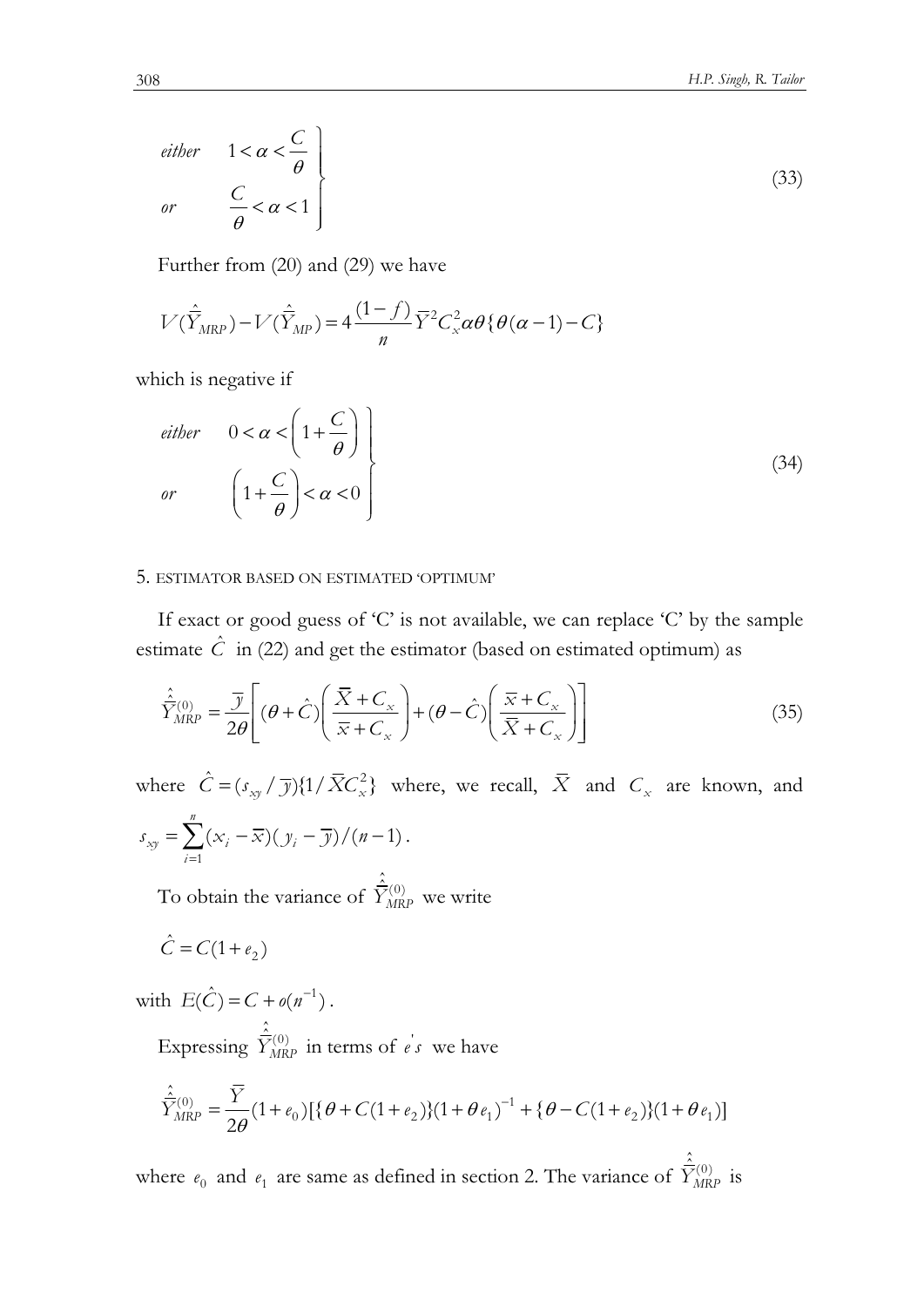$$
V(\hat{\tilde{Y}}_{MRP}^{(0)}) = E(\hat{\tilde{Y}}_{MRP}^{(0)} - \overline{Y})^2
$$
  
=  $\overline{Y}^2 E\left(\frac{(1+e_0)}{2\theta}[\{\theta + C(1+e_2)\}(1+\theta e_1)^{-1} + \{\theta - C(1+e_2)\}(1+\theta e_1)]^{-1}\right)^2$  (36)

Expanding the terms on the right hand side of (36) and neglecting power of  $e's$  that are greater than two we have

$$
V(\hat{\overline{Y}}_{MRP}^{(0)}) = \overline{Y}^2 E(e_0 - C e_1)^2 = \overline{Y}^2 E(e_0^2 - 2C e_0 e_1 + C^2 e_1^2)
$$
  
= 
$$
\frac{(1 - f)}{n} \overline{Y}^2 [C_y^2 + C^2 C_x^2 - 2C \rho C_y C_x] = \frac{(1 - f)}{n} S_y^2 (1 - \rho^2)
$$

which is same as that of  $\hat{Y}_{MRP}^{(0)}$  *i.e.*  $V(\hat{Y}_{MRP}^{(0)}) = V(\hat{Y}_{MRP}^{(0)})$ . Thus it is established that the variance of the estimator  $\hat{\vec{Y}}^{(0)}_{MRP}$  in (35) based on the estimated optimum, to terms of order  $n^{-1}$ , is the same as that of  $\hat{\overline{Y}}_{MRP}^{(0)}$  in (22).

# 6. EMPIRICAL STUDY

To examine the merits of the suggested estimator we have considered five natural population data sets. The description of the population are given below.

Population  $\overline{-1}$ : Murthy (1967, p. 228) N= 80, y: Output  $n = 20$ , x: Fixed Capital  $\overline{Y} = 51.8264$ ,  $\overline{X} = 11.2646$ ,  $C_y = 0.3542$ ,  $C_x = 0.7507$ ,  $\rho = 0.9413$ ,  $C = 0.4441$   $f = 0.25$ ,  $\theta = 0.9375$ . Population – II: Murthy (1967, p. 228) N= 80, y: Output  $n = 20$ , x: Number of Workers  $\overline{Y} = 51.8264$ ,  $\overline{X} = 2.8513$ ,  $C_y = 0.3542$ ,  $C_x = 0.9484$  $\rho = 0.9150,$   $C = 0.3417$   $f = 0.25,$   $\theta = 0.7504.$ Population – III: Das (1988) N= 278, y: Number of agricultural labourers for 1971  $n = 30$ , x: Number of agricultural labourers for 1961  $\overline{Y}$  = 39.0680,  $\overline{X}$  = 25.1110,  $C_y$  = 1.4451,  $C_x$  = 1.6198,  $\rho = 0.7213$ ,  $C = 0.6435$   $f = 0.1079$ ,  $\theta = 0.9394$ .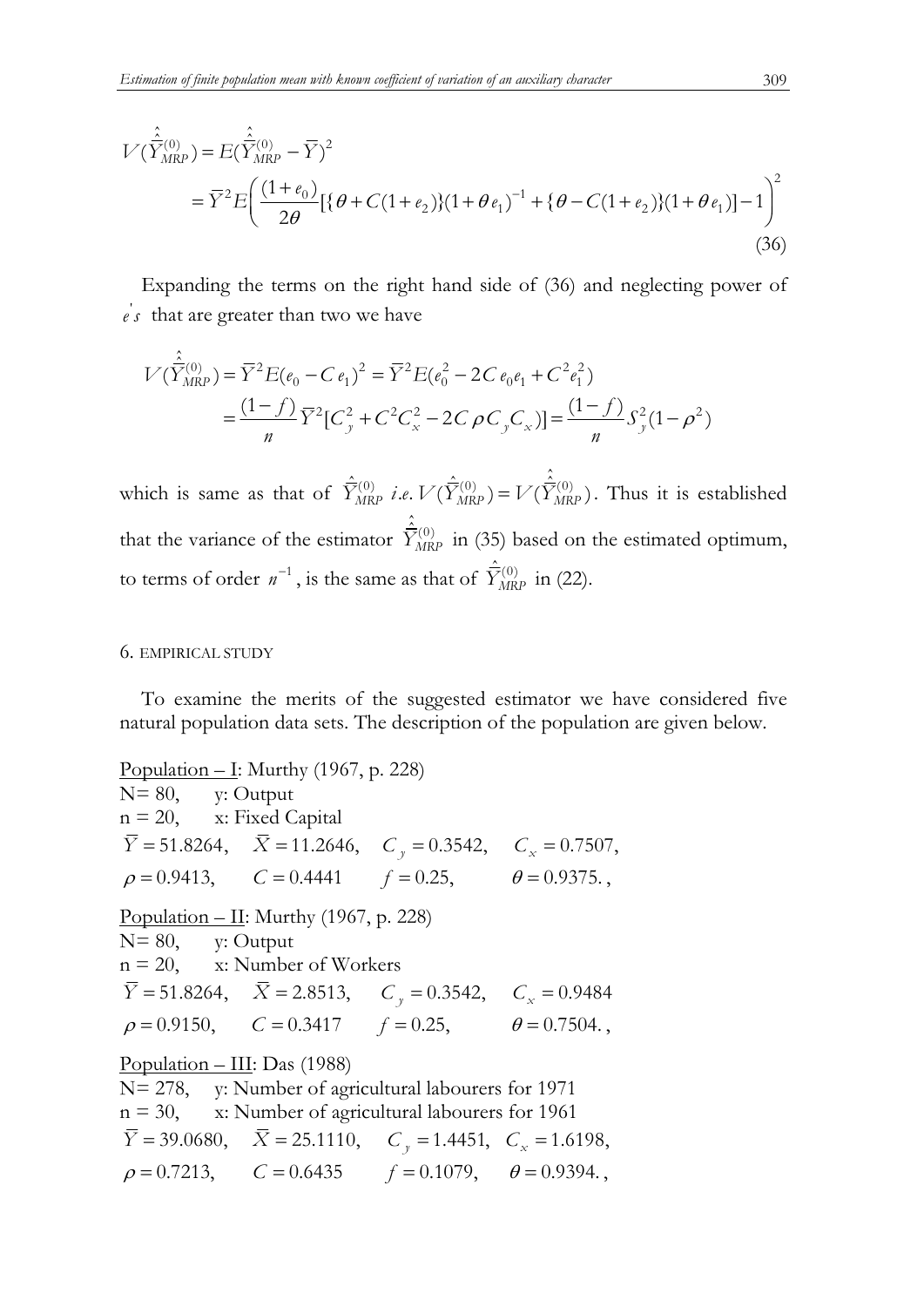Population – IV: Steel and Torrie (1960, p. 282) N= 30, y: Log of leaf burn in secs  $n = 6$ , x: Clorine percentage  $\overline{Y} = 0.6860,$   $\overline{X} = 0.8077,$   $C_y = 0.700123,$   $C_x = 0.7493,$ <br>  $\rho = -0.4996,$   $C = -0.3202$   $\theta = 0.5188$   $f = 0.20$ ,  $\rho = -0.4996, \qquad C = -0.3202 \qquad \theta = 0.5188$ Population – V: Maddala (1977) N= 16, y: Consumption per capita n = 4, x: Deflated prices of veal<br> $\overline{Y}$  = 7.6375,  $\overline{X}$  = 75.4313, C  $C_y = 0.2278$ ,  $C_x = 0.0986$ ,  $\rho = -0.6823$   $C = -1.5761$   $\theta = 0.9987$   $f = 0.25$ 

We have computed the ranges of  $\alpha$  for which the proposed estimator  $\hat{\overline{Y}}_{MRP}$  is better than  $\bar{y}$ ,  $\hat{Y}_R$ ,  $\hat{Y}_P$ ,  $\hat{Y}_{MR}$  and  $\hat{Y}_{MP}$ , optimum value of  $\alpha$  and common range of  $\alpha$  and displayed in Table 1. Table 2 shows the percent relative efficiencies of  $\hat{\bar{Y}}_{MRP}$  with respect to  $\bar{y}$ ,  $\hat{\bar{Y}}_R$ ,  $\hat{\bar{Y}}_P$ ,  $\hat{\bar{Y}}_{MR}$  and  $\hat{\bar{Y}}_{MP}$ .

| Popu-<br>lation |                   | Optimum<br>value<br>of $\alpha$ | Common<br>range of<br>$\alpha$ in which<br>$\hat{\overline{Y}}_{MRP}$ is better |                      |                      |            |                                                                                                                     |
|-----------------|-------------------|---------------------------------|---------------------------------------------------------------------------------|----------------------|----------------------|------------|---------------------------------------------------------------------------------------------------------------------|
|                 | $\overline{y}$    | $\hat{\bar{Y}}_R$               | $\hat{\overline{Y}}_p$                                                          | $\hat{\bar{Y}}_{MR}$ | $\hat{\bar{Y}}_{MP}$ | $\alpha_0$ | than $\bar{y}$ , $\hat{\bar{Y}}_R$ ,<br>$\hat{\bar{Y}}_P$ , $\hat{\bar{Y}}_{MR}$<br>and $\hat{\overline{Y}}_{MP}$ . |
| $\;$ I $\;$     | (0.50, 0.9737)    | (0.4404, 1.0333)                | $(-0.033, 1.5070)$                                                              | (0.4737, 1.00)       | (0.00, 1.4737)       | 0.73685    | (0.50, 0.9737)                                                                                                      |
| $\rm{II}$       | (0.50, 0.9554)    | (0.2891, 1.1663)                | $(-0.1663, 1.6217)$                                                             | (0.4554, 1.00)       | (0.00, 1.4554)       | 0.72768    | (0.50, 0.9554)                                                                                                      |
| Ш               | (0.50, 1.1850)    | (0.6528, 1.0323)                | $(-0.0323, 1.7173)$                                                             | (0.6850, 1.00)       | (0.00, 1.6850)       | 0.84251    | (0.6850, 1.00)                                                                                                      |
| IV              | $(-0.1172, 0.50)$ | $(-1.0810, 1.4638)$             | $(-0.4638, 0.8466)$                                                             | $(-0.6172, 1.00)$    | (0.00, 0.3828)       | 0.19140    | (0.00, 0.3828)                                                                                                      |
| V               | $(-1.0782, 0.50)$ | $(-1.5788, 1.0007)$             | $(-0.577,-0.0007)$                                                              | $(-1.5782, 1.00)$    | $(-0.5782, 0.00)$    | $-0.28908$ | $(-0.5775, 0.0007)$                                                                                                 |

TABLE 1  $R$ ange of  $\alpha$  in which  $\hat{\overline{Y}}_{MRP}$  is better than  $\overline{y}$  ,  $\hat{\overline{Y}}_{R}$  ,  $\hat{\overline{Y}}_{P}$  ,  $\hat{\overline{Y}}_{MR}$  and  $\hat{\overline{Y}}_{MR}$ 

TABLE 2

*Percent relative efficiencies of*  $\hat{\bar{Y}}^{(0)}_{MRP}$  *or*  $\hat{\bar{Y}}^{(0)}_{MRP}$  *with respect to*  $\bar{y}$  *,*  $\hat{\bar{Y}}_{R}$  *,*  $\hat{\bar{Y}}_{P}$  *,*  $\hat{\bar{Y}}_{MR}$  *and*  $\hat{\bar{Y}}_{MF}$ 

| Population |        | Percent relative efficiencies of $Y_{MRP}$ with respect to: |        |                                 |            |  |
|------------|--------|-------------------------------------------------------------|--------|---------------------------------|------------|--|
|            |        |                                                             |        | $^{\varUpsilon}{}_{M \text{R}}$ | $\cdot$ MP |  |
|            | 877.62 | 1318.18                                                     | *      | 1059.44                         |            |  |
|            | 614.40 | 2008.96                                                     | $\ast$ | 835.86                          |            |  |
| Ш          | 208.46 | 133.29                                                      | $\ast$ | 122.94                          |            |  |
|            | 133.26 | ж                                                           | 249.90 | ∗                               | 112.80     |  |
|            | 187.37 | $\ast$                                                      | 111.91 | $\ast$                          | 111.88     |  |

\* Data not applicable.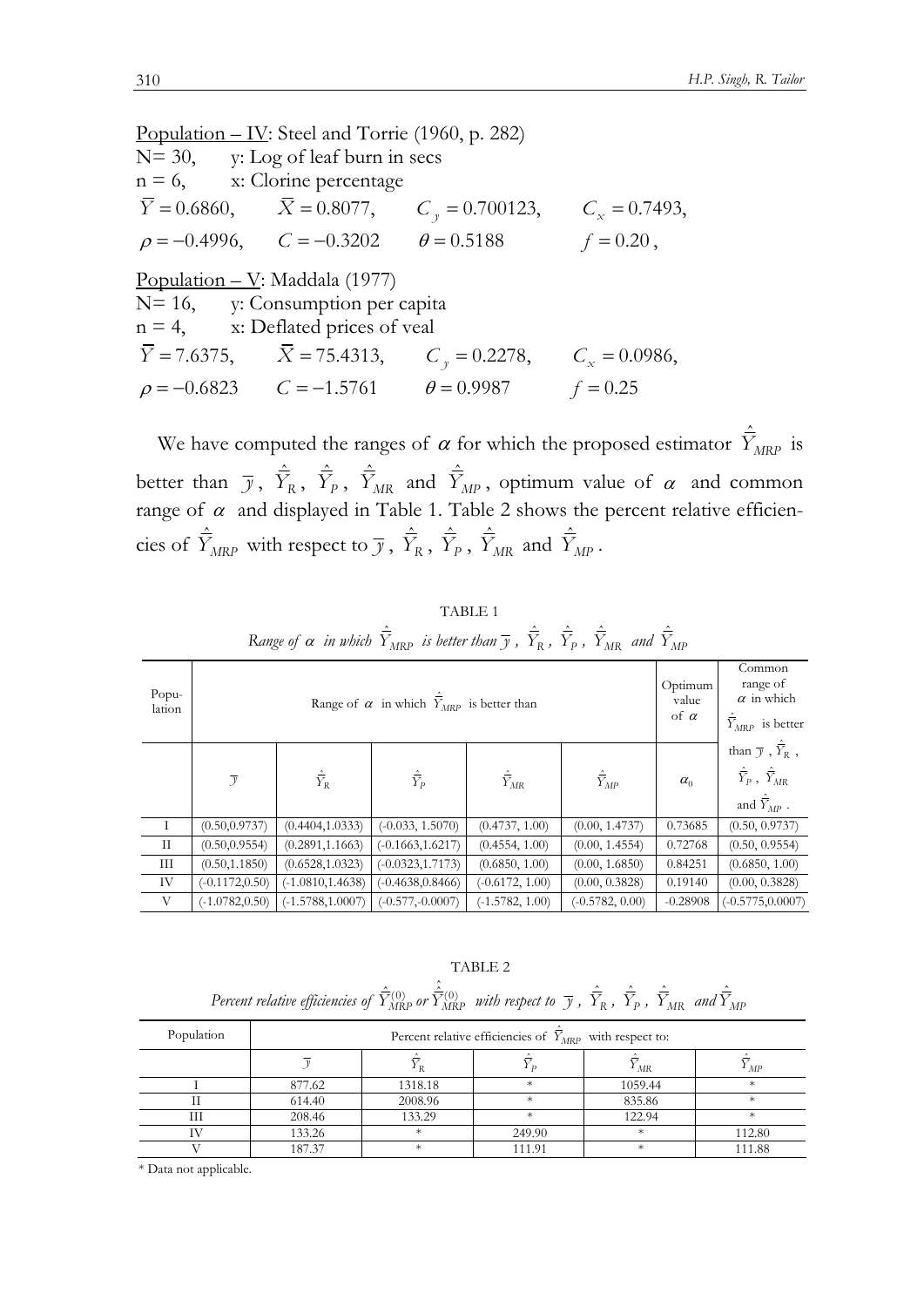Table 1 exhibits that there is enough scope of selecting the scalar ' $\alpha$ ' in  $\bar{Y}_{MRP}$ to get better estimators. It is observed that even if  $\alpha$  slides away from its true optimum value, the efficiency of the suggested estimator  $\hat{\bar{Y}}_{MRP}$  can be increased considerably. Table 2 clearly indicates that the suggested estimator  $\hat{\bar{Y}}^{(0)}_{MRP}$  or  $\hat{\bar{Y}}^{(0)}_{MRP}$ is more efficient (with substantial gain) than the usual unbiased estimator  $\bar{y}$ , classical ratio estimator  $\hat{\overline{Y}}_R$  and product estimator  $\hat{\overline{Y}}_P$ , and the modified estimators  $\hat{\bar{Y}}_{MR}$  and  $\hat{\bar{Y}}_{MP}$  suggested by Sisodia and Dwivedi (1981) and Pandey and Dubey (1988) respectively. Thus the proposed estimator  $\hat{\overline{Y}}_{MRP}^{(0)}$  is to be preferred in practice.

# 7. CONCLUSION

This article is concerned with estimating the population mean  $\overline{Y}$  of the study variate y using auxiliary information at the estimation stage. When the population mean *X* and coefficient of variation  $C_x$  of an auxiliary variable x is known, a class of estimators for estimating  $\overline{Y}$  is suggested. 'Optimum' estimator in the class is identified with its approximate variance formula. Estimator based on estimated optimum values is also proposed with its approximate variance formula. It is interesting to note that the estimators based on 'optimum value' and 'estimated optimum value' have the same approximate variance formula. Thus we conclude that the studies carried out in the present article can be used fruitfully even if the optimum values are not known. An empirical study is carried out to throw light on the performance of the suggested estimator over already existing estimators. Further empirical studies carried out in this article clearly reflect the usefulness of the proposed estimators in practice.

*School of Studies in Statistics* H.P. SINGH *Vikram University, Ujjain, India* RITESH TAILOR

# ACKNOWLEGDEMENTS

Authors are thankful to the referees for making valuable suggestion towards improving the presentation of the material.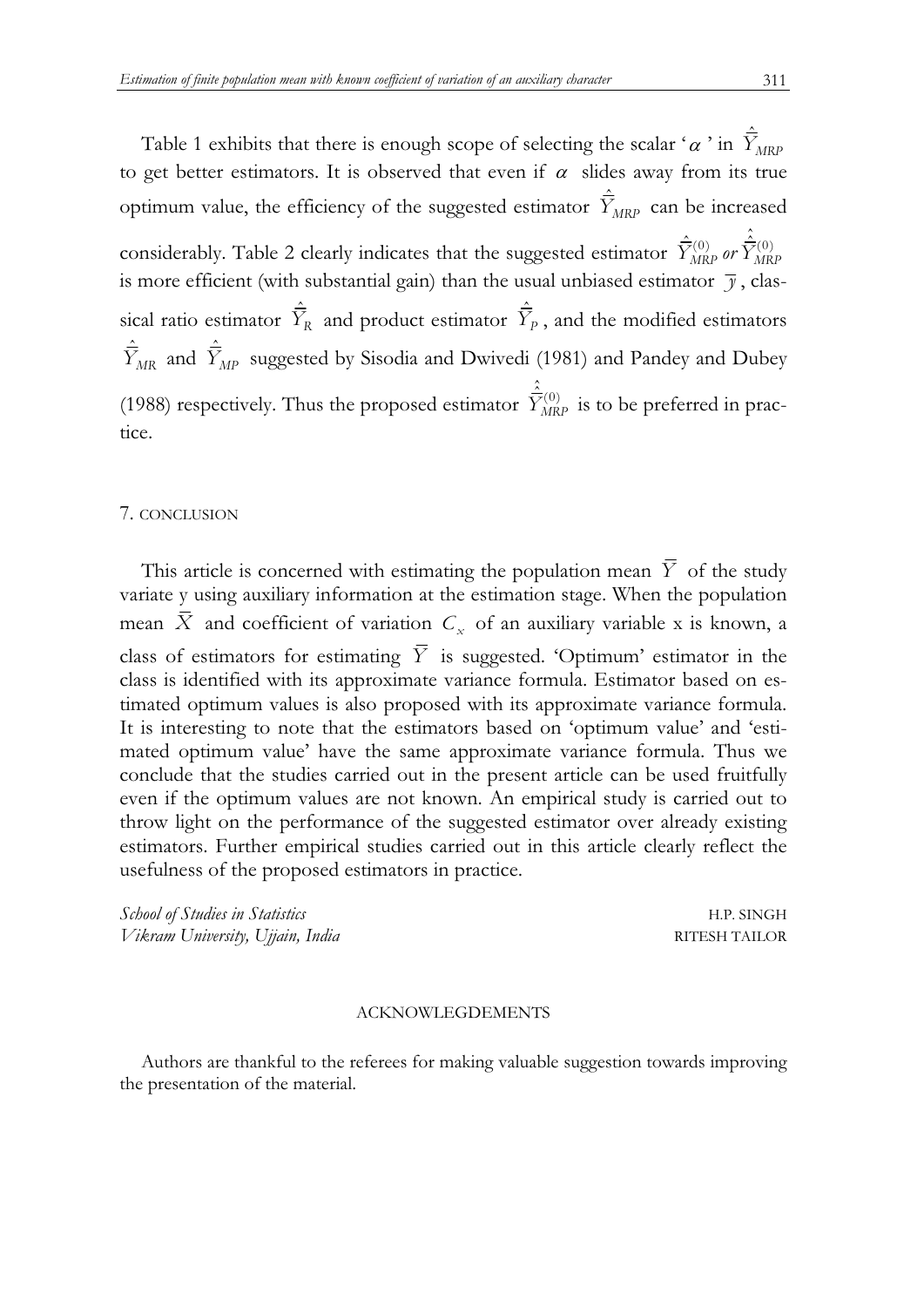### **REFERENCES**

- <sup>A</sup>.K. DAS (1988), *Contribution to the theory of sampling strategies based on auxiliary information Ph.D. thesis submitted to BCKV;* Mohanpur, Nadia, West Bengal, India.
- A.K. DAS, T.P. TRIPATHI (1980), *Sampling strategies for population mean when the coefficient of variation of an auxiliary character is known*, "Sankhya", C, 42, pp. 76-86.
- <sup>G</sup>.S. MADDALA (1977), *Econometrics*, "McGraw Hills pub.Co." New York.
- M.N. MURTHY (1967), *Sampling theory and methods*, Statistical Publishing Society, Calcutta, India.
- <sup>B</sup>.N. PANDEY, V. DUBEY (1988), *Modified product estimator using coefficient of variation of auxiliary variate.* "Assam Statistical Review", 2, part 2, pp. 64-66.
- <sup>P</sup>.S.R.S. RAO, G.S. MUDHOLKAR (1967), *Generalized multivariate estimators for thee mean of a finite population.* "Journal. American. Statistical. Association.", 62, pp. 1009-1012.
- V. N. REDDY (1978), *A study on the use of prior knowledge on certain population parameters in estimation.* "Sankhya", C, 40, pp. 29-37.
- H.P. SINGH, M.R. ESPEJO (2003), *On linear regression and ratio product estimation of a finite population mean.* "Statistician", 52, part 1, pp. 59-67.
- <sup>H</sup>. P. SINGH, L.N. UPADHYAYA (1986), *A dual to modified ratio estimator using coefficient of ariation of auxiliary variable.* "Proceedings National Academy of Sciences", India, 56, A, part 4, pp. 336-340.
- B. V. SISODIA, V. K. DWIVEDI (1981), *A modified ratio estimator using coefficient of variation of auxiliary variable.* "Journal Indian Society of Agricultural Statistics", New Delhi, 33, pp. 13- 18.
- T. SRIVENKATARAMANA, D.S. TRACY (1980), *An alternative to ratio method in sample surveys.* "Annals of the Institute of Statistical Mathematice", 32, A, pp. 111-120.
- <sup>R</sup>.G.D. STEEL, J.H. TORRIE (1960), *Principles and procedures of Statistics*, McGraw Hill Book Co.

### RIASSUNTO

## *Stima della media di un popolazione finita con coefficiente di variazione di un carattere ausiliario noto*

Il contributo si occupa del problema della stima di una media di popolazione *Y* di una variabile oggetto di studio *y* utilizzando l'informazione sulla media di popolazione *X* e sul coefficiente di variazione *C<sup>x</sup>* di un carattere ausiliario *x*. Viene suggerito uno stimatore per il parametro  $\overline{Y}$  e ne vengono studiate le proprietà nel contesto di singoli campioni. Si dimostra che lo stimatore proposto, sotto alcune condizioni realistiche, è più efficiente degli stimatori proposti da Sisodia e Dwivedi (1981) e da Pandey e Dubey (1988). Tramite una analisi empirica vengono esaminati i meriti dello stimatore costruito rispetto agli antagonisti.

### SUMMARY

## *Estimation of finite population mean with known coefficient of variation of an auxiliary character*

This paper deals with the problem of estimating population mean  $\overline{Y}$  of the study variate y using information on population mean *X* and coefficient of variation *C<sup>x</sup>* of an